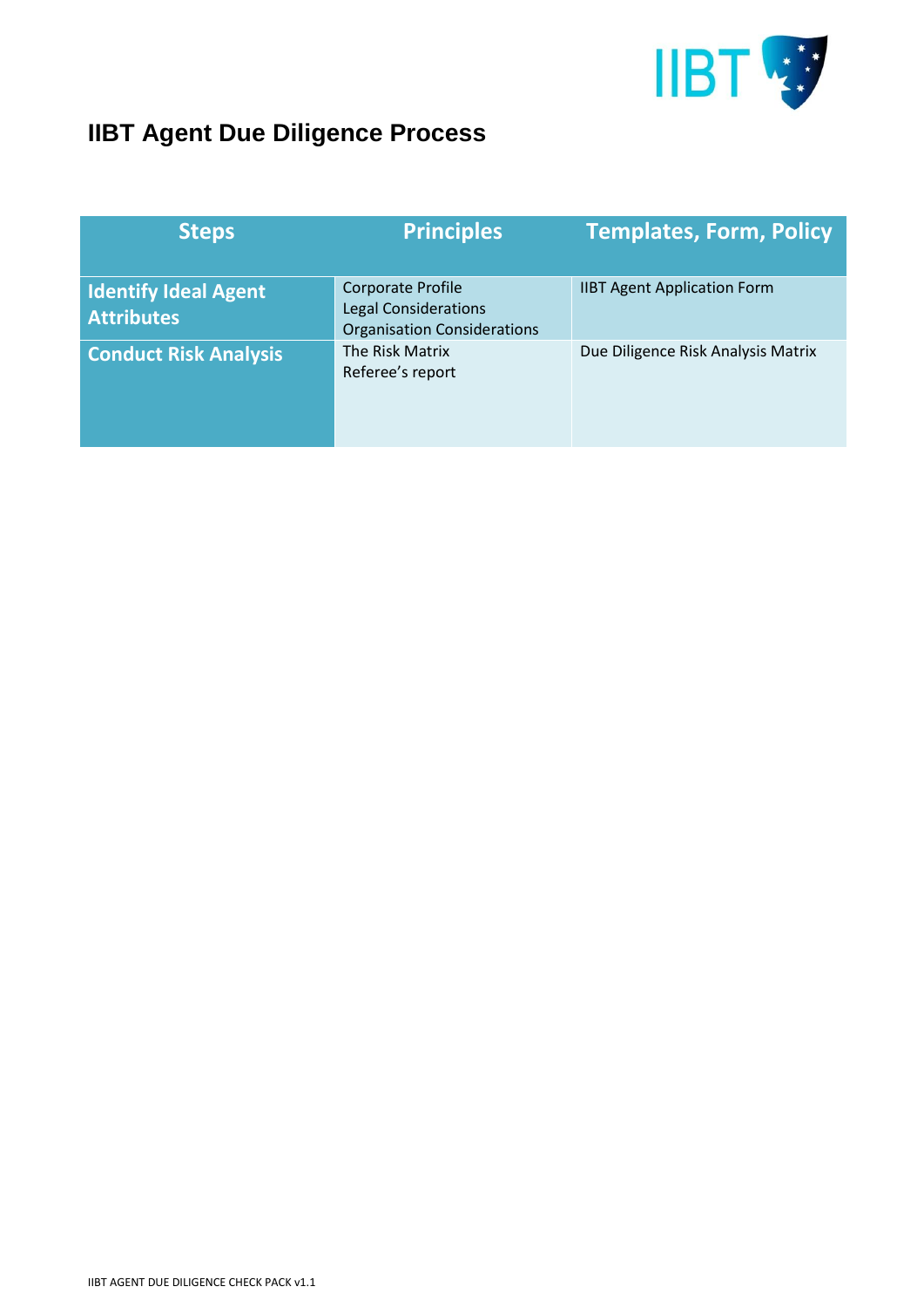## **IIBT Internal Due Diligence Checklist**



| Agent Name:                  |  |
|------------------------------|--|
| Location:                    |  |
| <b>Responsible Officer:</b>  |  |
| <b>Check Completed Date:</b> |  |

| <b>Criteria</b>                                                                     | <b>Checked</b>          | <b>Attached documents/Notes</b> |
|-------------------------------------------------------------------------------------|-------------------------|---------------------------------|
|                                                                                     | <b>Yes</b><br><b>No</b> |                                 |
| <b>CORPORATE PROFILE</b>                                                            |                         |                                 |
| <b>Business registration details including</b>                                      |                         |                                 |
| location and registering authority                                                  |                         |                                 |
| Company and key staff members profile                                               |                         |                                 |
| Has any of the owners/executive been                                                |                         |                                 |
| convicted of an offence, been bankrupt                                              |                         |                                 |
| or deregistered?                                                                    |                         |                                 |
| Is the agent aligned to a particular                                                |                         |                                 |
| government or party that may be<br>politically risky?                               |                         |                                 |
| Reputation                                                                          |                         |                                 |
|                                                                                     |                         |                                 |
| Knowledge and experience of Australia's                                             |                         |                                 |
| quality assurance framework                                                         |                         |                                 |
| Strategic motivation for partnership                                                |                         |                                 |
| Main Business, client and products                                                  |                         |                                 |
| <b>LEGAL CONSIDERATIONS</b>                                                         |                         |                                 |
| Have a clear understanding of the legal                                             |                         |                                 |
| entity, governance structure                                                        |                         |                                 |
| Do they have the authority to activate                                              |                         |                                 |
| the intention of the agencyship?                                                    |                         |                                 |
| Where is the company registered?                                                    |                         |                                 |
| Does conflict resolution fall under                                                 |                         |                                 |
| Australian jurisdiction and law?                                                    |                         |                                 |
| Who in the organisation has authority to<br>approve and sign final legal documents? |                         |                                 |
| Investigate any regulatory framework or                                             |                         |                                 |
| restrictions that IIBT will have to adhere                                          |                         |                                 |
| in-country                                                                          |                         |                                 |
| <b>ORGANISATIONAL CONSIDERATIONS</b>                                                |                         |                                 |
| Has a site visit been conducted by an                                               |                         |                                 |
| appropriately qualified staff member?                                               |                         |                                 |
| Premises and infrastructure of the<br>partner?                                      |                         |                                 |
| Do they have suitably trained staff?                                                |                         |                                 |
| Link to organisational website                                                      |                         |                                 |
| <b>OTHER INFORMATION AS APPROPRIATE</b>                                             |                         |                                 |
|                                                                                     |                         |                                 |
|                                                                                     |                         |                                 |
|                                                                                     |                         |                                 |
|                                                                                     |                         |                                 |